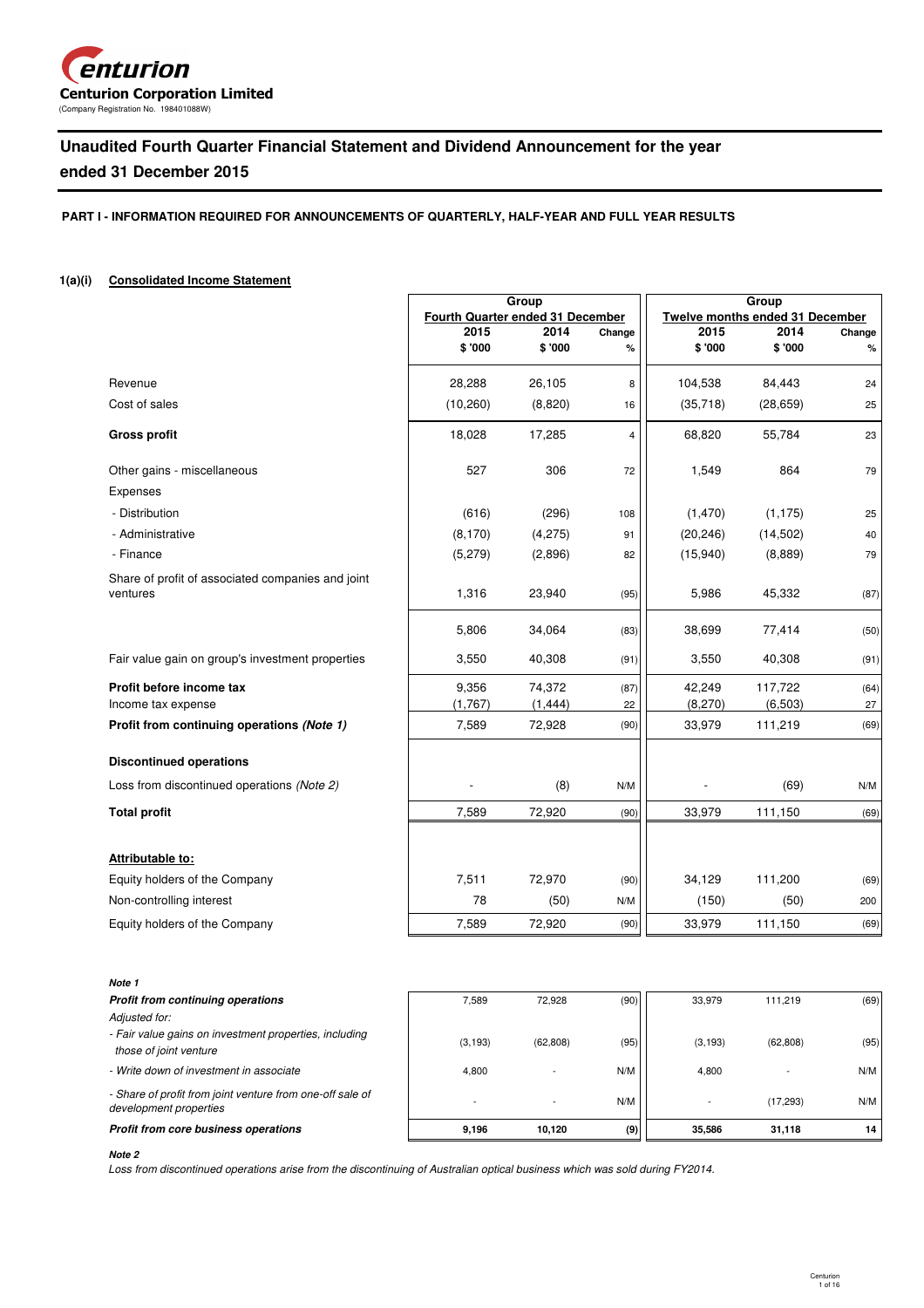### **1(a)(ii) Consolidated Statement of Comprehensive Income**

|                                                                                                                               | <b>Fourth Quarter ended 31 December</b> |                |                  | Twelve months ended 31 December |                 |             |  |
|-------------------------------------------------------------------------------------------------------------------------------|-----------------------------------------|----------------|------------------|---------------------------------|-----------------|-------------|--|
|                                                                                                                               | 2015<br>\$ '000                         | \$'000         | 2014 Change<br>% | 2015<br>\$ '000                 | 2014<br>\$'000  | Change<br>% |  |
| Total profit                                                                                                                  | 7,589                                   | 72,920         | (90)             | 33,979                          | 111,150         | (69)        |  |
| Items that may be reclassified subsequently to profit or loss:<br>Currency translation gain/(loss) arising from consolidation | 546                                     | (2,822)        | N/M              | (8,981)                         | (5,518)         | 63          |  |
| Available-for-sale financial assets                                                                                           |                                         |                |                  |                                 |                 |             |  |
| - Fair value gain/(loss)<br>- Reclassification                                                                                | 26                                      | (42)           | N/M<br>N/M       | (118)                           | (206)<br>153    | (43)<br>N/M |  |
| Other comprehensive income/(loss), net of tax                                                                                 | 572                                     | (2,864)        | N/M              | (9,099)                         | (5,571)         | 63          |  |
| Total comprehensive income                                                                                                    | 8,161                                   | 70,056         | (88)             | 24,880                          | 105,579         | (76)        |  |
| Attributable to:                                                                                                              |                                         |                |                  |                                 |                 |             |  |
| Equity holders of the Company<br>Non-Controlling Interest                                                                     | 8,083<br>78                             | 70,106<br>(50) | (88)<br>N/M      | 25.030<br>(150)                 | 105,629<br>(50) | (76)<br>200 |  |
| Equity holders of the Company                                                                                                 | 8,161                                   | 70,056         | (88)             | 24,880                          | 105,579         | (76)        |  |

### **1(a)(iii) Notes to Consolidated Income Statement**

The below notes do not include the impact attributed to the discontinued operations:

|                                                                                             | <b>Fourth Quarter ended 31 December</b> |         |            |             | Twelve months ended 31 December |           |
|---------------------------------------------------------------------------------------------|-----------------------------------------|---------|------------|-------------|---------------------------------|-----------|
|                                                                                             | 2015                                    | 2014    | Changel    | 2015        | 2014                            | Change    |
|                                                                                             | \$'000                                  | \$'000  | %          | \$'000      | \$'000                          | %         |
| After (charging) / crediting:                                                               |                                         |         |            |             |                                 |           |
| Interest expense                                                                            | (5, 279)                                | (2,896) | 82         | (15,940)    | (8,889)                         | 79        |
| Depreciation and amortisation                                                               | (1, 911)                                | (1,728) |            | (7, 230)    | (6.867)                         |           |
| Write back of /(allowance for) doubtful debts (net)<br>Currency exchange (loss)/ gain (net) | 68<br>(152)                             | (30)    | N/M<br>N/M | 39<br>(149) | (115)<br>(93)                   | N/M<br>60 |
| Adjustments for underprovision of prior year tax                                            | 202                                     |         | N/M        | 39          |                                 | N/M       |
| Net gain/(loss) on sale of property, plant and equipment                                    | 32                                      | 82      | (61)       | (20)        | 48                              | N/M       |

The miscellaneous gains (net) comprise the following:

|                                     |         | Fourth Quarter ended 31 December |             |         | Twelve months ended 31 December |        |  |  |
|-------------------------------------|---------|----------------------------------|-------------|---------|---------------------------------|--------|--|--|
|                                     | 2015    |                                  | 2014 Change | 2015    | 2014                            | Change |  |  |
|                                     | \$ '000 | \$ '000                          | %           | \$ '000 | \$ '000                         | %      |  |  |
| Impairment of investment properties |         | $\overline{\phantom{a}}$         | N/M         |         |                                 | N/M    |  |  |
| Other rental income                 | 70      | 40                               | 75          | 316     | 305                             | 4      |  |  |
| Interest income                     | 405     | 3                                | 13,400      | 857     | 246                             | 248    |  |  |
| Dividend income                     | 28      | 28                               |             | 111     | 111                             |        |  |  |
| Currency exchange (loss)/gain (net) | (152)   | 8                                | N/M         | (149)   | (93)                            | 60     |  |  |
| Others                              | 176     | 227                              | (22)        | 414     | 295                             | 40     |  |  |
|                                     | 527     | 306                              | 72          | 1.549   | 864                             | 79     |  |  |
| Other miscellaneous gains - net     |         |                                  |             |         |                                 |        |  |  |

N/M : Not meaningful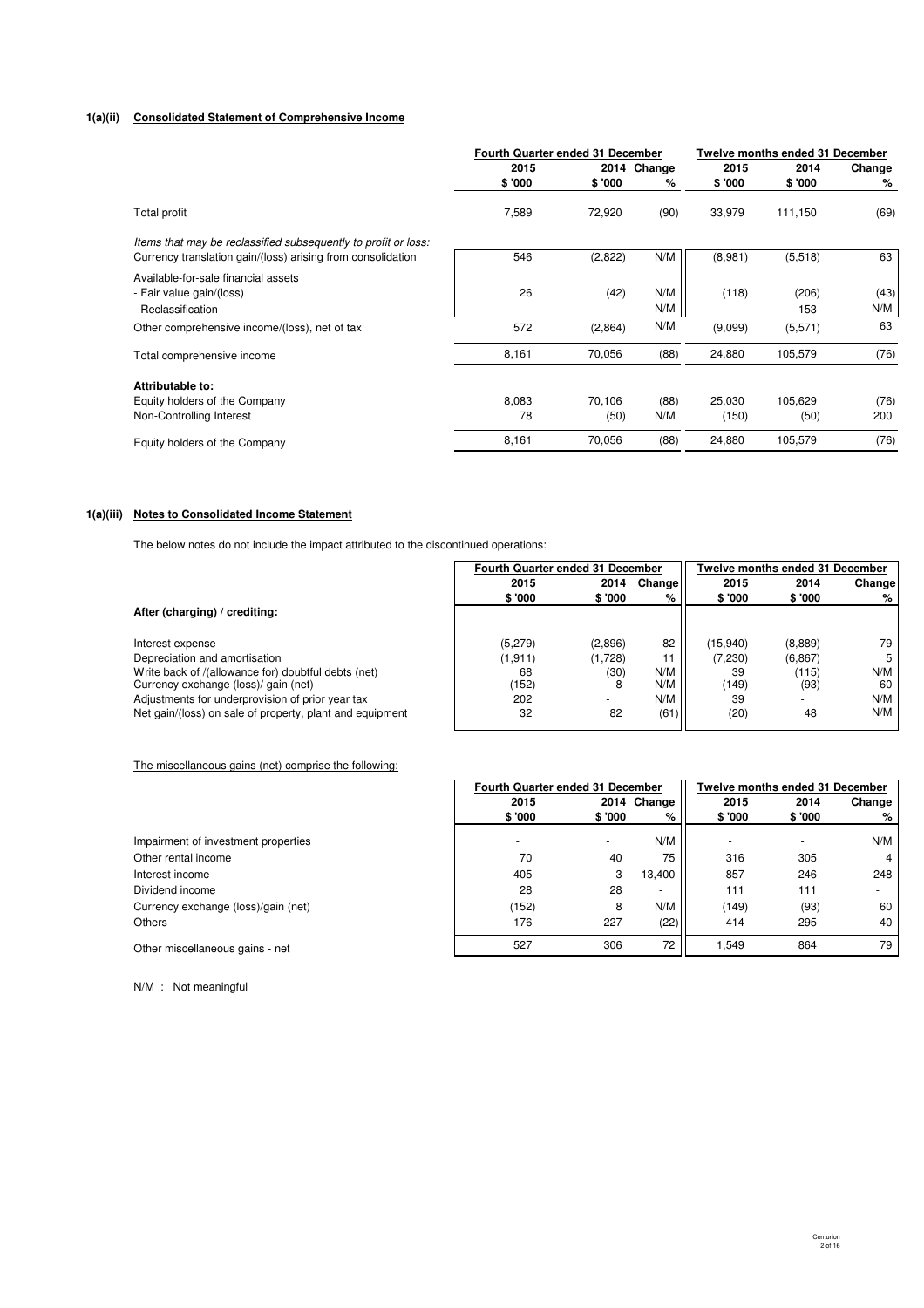## **1(b)(i) Balance Sheets**

|                                                           | <u>Group</u>        |                      | <b>Company</b>            |                     |  |
|-----------------------------------------------------------|---------------------|----------------------|---------------------------|---------------------|--|
|                                                           | 31 Dec 15<br>\$'000 | 31 Dec 14<br>\$ '000 | 31 Dec 15<br>\$'000       | 31 Dec 14<br>\$'000 |  |
| <b>Current assets</b>                                     |                     |                      |                           |                     |  |
| Cash and cash equivalents                                 | 138,435             | 63,144               | 87,075                    | 21,680              |  |
| Trade and other receivables                               | 5,659               | 4,993                | 12,396                    | 7,944               |  |
| Inventories                                               | 381                 | 643                  |                           |                     |  |
| Other assets                                              | 3,819               | 13,666               | 164                       | 264                 |  |
| Assets held for sales                                     | 45                  |                      |                           |                     |  |
|                                                           | 148,339             | 82,446               | 99,635                    | 29,888              |  |
| <b>Non-current assets</b>                                 |                     |                      |                           |                     |  |
| Trade and other receivables                               | 148                 | 604                  | 262,227                   | 271,245             |  |
| Other assets                                              | 265                 | 265                  | 265                       | 265                 |  |
| Available-for-sale financial assets                       | 2,196               | 2,314                | 2,196                     | 2,314               |  |
| Investments in associated companies /                     |                     |                      |                           |                     |  |
| joint ventures                                            | 83,097              | 85,788               | 1,298                     | 1,298               |  |
| Investments in subsidiaries                               |                     |                      | 17,400                    | 18,762              |  |
| Investment properties                                     | 891,471             | 684,437              |                           |                     |  |
| Property, plant & equipment<br>Deferred income tax assets | 9,709               | 6,385                | 233<br>L,                 | 265                 |  |
| Intangible assets                                         | 19<br>6,793         | 60<br>11,734         |                           |                     |  |
|                                                           | 993,698             | 791,587              | 283,619                   | 294,149             |  |
|                                                           |                     |                      |                           |                     |  |
| <b>Total assets</b>                                       | 1,142,037           | 874,033              | 383,254                   | 324,037             |  |
| <b>Current liabilities</b>                                |                     |                      |                           |                     |  |
| Trade and other payables                                  | (55, 510)           | (39, 232)            | (4,290)                   | (5,016)             |  |
| Current income tax liabilities                            | (9, 454)            | (7,064)              | (478)                     | (192)               |  |
| <b>Borrowings</b>                                         | (133, 304)          | (24, 692)            | (102, 493)                | (1, 313)            |  |
|                                                           | (198, 268)          | (70,988)             | (107, 261)                | (6,521)             |  |
| <b>Non-current liabilities</b>                            |                     |                      |                           |                     |  |
| <b>Borrowings</b>                                         | (538, 289)          | (408, 081)           | (64, 539)                 | (99, 125)           |  |
| Other liabilities                                         | (202)               | (276)                |                           |                     |  |
| Deferred income tax liabilities                           | (2,382)             | (3, 128)             | (27)                      | (26)                |  |
|                                                           | (540, 873)          | (411, 485)           | (64, 566)                 | (99, 151)           |  |
|                                                           |                     |                      |                           |                     |  |
| <b>Total liabilities</b>                                  | (739, 141)          | (482, 473)           | (171, 827)                | (105, 672)          |  |
| <b>Net assets</b>                                         | 402,896             | 391,560              | 211,427                   | 218,365             |  |
| <b>Equity</b>                                             |                     |                      |                           |                     |  |
| Share capital                                             | 89,837              | 89,836               | 201,148                   | 201,147             |  |
| Treasury shares                                           | (2, 107)            |                      | (2,107)                   |                     |  |
| Other reserves                                            | (2,336)             | 6,763                | 184                       | 302                 |  |
| Retained profits                                          | 316,722             | 294,031              | 12,202                    | 16,916              |  |
|                                                           |                     |                      |                           |                     |  |
| Non-controlling Interest                                  | 402,116<br>780      | 390,630<br>930       | 211,427<br>$\overline{a}$ | 218,365             |  |
|                                                           | 402,896             |                      | 211,427                   |                     |  |
| <b>Total equity</b>                                       |                     | 391,560              |                           | 218,365             |  |
| Total borrowings                                          | 671,593             | 432,773              |                           |                     |  |
| Gearing ratio*                                            | 63%                 | 52%                  |                           |                     |  |
| Net gearing ratio**                                       | 50%                 | 45%                  |                           |                     |  |

# \* The gearing ratio is computed as borrowings divided by total capital. Total capital is calculated as borrowings plus net assets of the Group.

\*\* The net gearing ratio is computed as borrowings less cash and cash equivalents divided by total capital.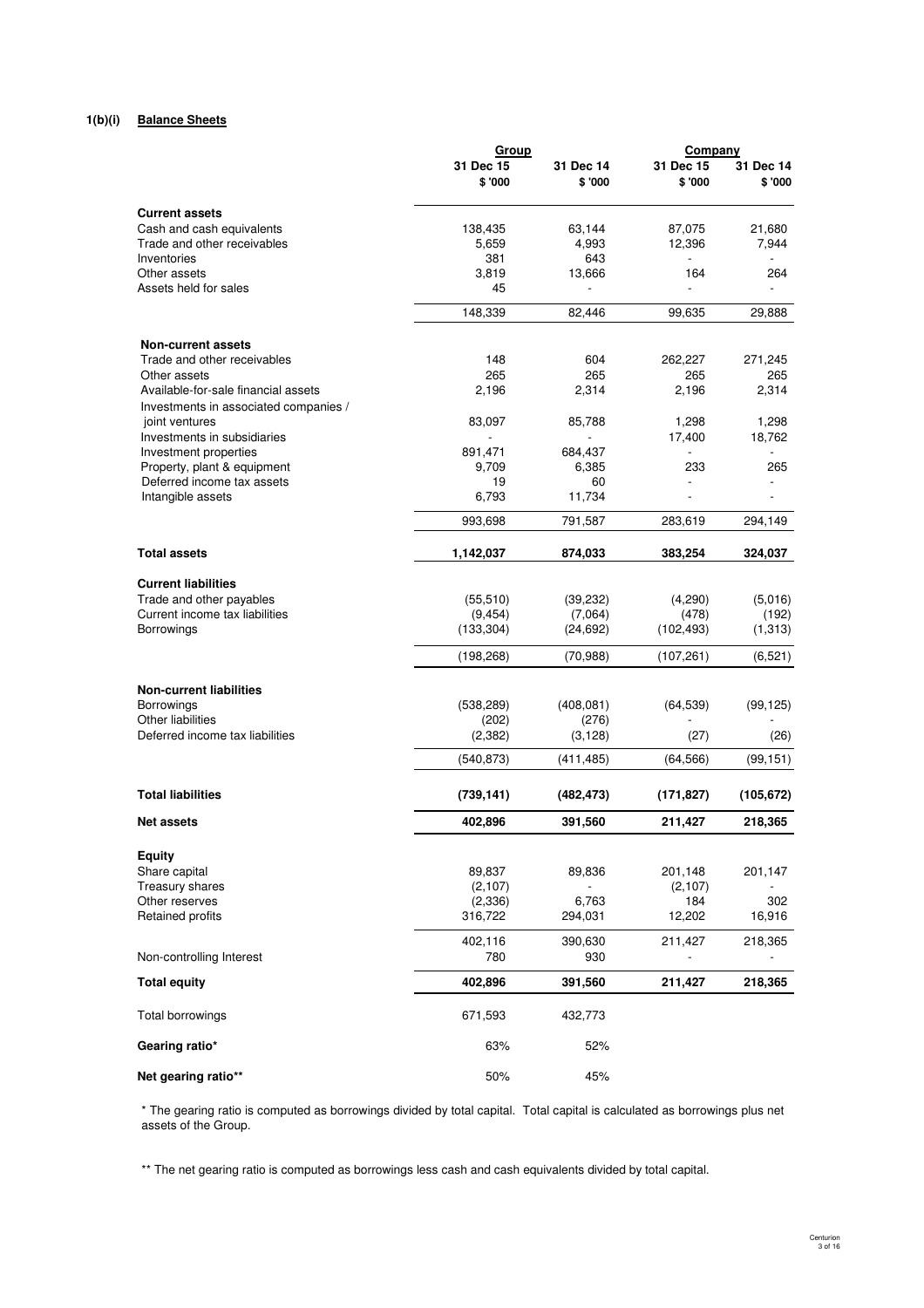### **1(b)(ii) Group's borrowings and debt securities**

**(a) Amount repayable in one year or less, or on demand**

|                  | As at     | As at     |
|------------------|-----------|-----------|
|                  | 31 Dec 15 | 31 Dec 14 |
|                  | \$'000    | \$'000    |
| <b>Secured</b>   | 30,811    | 23,379    |
| <b>Unsecured</b> | 102.493   | 1,313     |
| <b>Sub Total</b> | 133,304   | 24,692    |

# **(b) Amount repayable after one year**

|                   | As at     | As at     |
|-------------------|-----------|-----------|
|                   | 31 Dec 15 | 31 Dec 14 |
|                   | \$'000    | \$'000    |
| <b>Secured</b>    | 413,450   | 304,836   |
| <b>Unsecured</b>  | 124,839   | 103,245   |
| <b>Sub Total</b>  | 538,289   | 408,081   |
| <b>Total Debt</b> | 671,593   | 432,773   |

### **(c) Details of any collateral**

The Group's secured borrowings includes bank borrowings and lease liabilities. The borrowings are secured by fixed charges over the investment properties of the subsidiaries.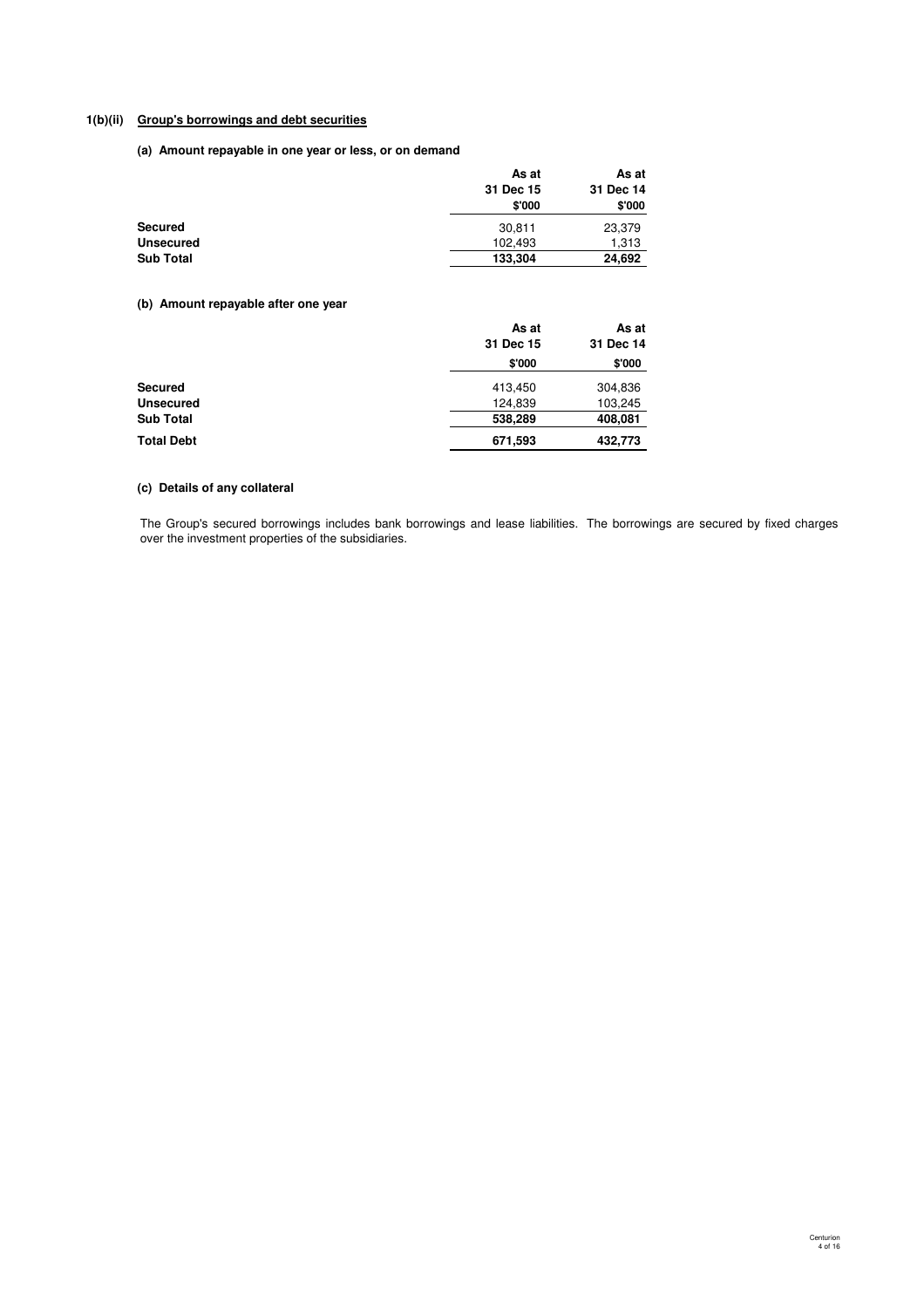# **1 (c) Consolidated Cash Flow Statement**

The below consolidated cash flow statement includes the impact on the cash flows of the Group attributed to the discontinued operations in FY2014.

|                                                                                                                  | Fourth Quarter ended 31 December |                      | <b>Twelve months ended 31 December</b> |                       |
|------------------------------------------------------------------------------------------------------------------|----------------------------------|----------------------|----------------------------------------|-----------------------|
|                                                                                                                  | 2015<br>\$ '000                  | 2014<br>\$'000       | 2015<br>\$ '000                        | 2014<br>\$'000        |
|                                                                                                                  |                                  |                      |                                        |                       |
| Cash flows from operating activities<br>Total profit                                                             | 7,589                            | 72,920               | 33,979                                 | 111,150               |
|                                                                                                                  |                                  |                      |                                        |                       |
| Adjustment for:                                                                                                  |                                  |                      |                                        |                       |
| Income tax expense<br>Depreciation and amortisation                                                              | 1,767<br>1,911                   | 1,445<br>1,728       | 8,270<br>7,230                         | 6,503<br>6,893        |
| (Write back of)/allowance for impairment of trade and other receivables                                          | (68)                             | 30                   | (39)                                   | 204                   |
| Net (gain)/loss on disposal of property, plant and equipment                                                     | (32)                             | (82)                 | 20                                     | (723)                 |
| Interest income                                                                                                  | (405)                            | (138)                | (857)                                  | (465)                 |
| Dividend income                                                                                                  | (28)                             | (28)                 | (111)                                  | (111)                 |
| Interest expense                                                                                                 | 5,279                            | 2,896                | 15,940                                 | 8,889                 |
| Share of profits of associated companies and joint ventures (net)                                                | (1,316)                          | (23,940)             | (5,986)                                | (45, 332)             |
| Write down of investment in associate<br>Reversal of impairment of property, plant and equipment                 | 4,800<br>(35)                    |                      | 4,800<br>(35)                          |                       |
| Fair value gain on investment properties                                                                         | (3,550)                          | (40, 308)            | (3,550)                                | (40, 308)             |
| Unrealised currency translation differences                                                                      | 1,532                            | 3,438                | 762                                    | 540                   |
| Reclassification adjustment from fair value reserve to profit or loss                                            |                                  |                      | L.                                     | 153                   |
| Operating cash flow before working capital changes                                                               | 17,444                           | 17,961               | 60,423                                 | 47,393                |
| Changes in working capital, net of effects from acquisition of subsidiary                                        |                                  |                      |                                        |                       |
| Inventories                                                                                                      | 176                              | 26                   | 261                                    | 351                   |
| Trade and other receivables                                                                                      | (1,909)                          | (3,697)              | (1,891)                                | 3,796                 |
| Other assets                                                                                                     | 1,804                            | 5,972                | 1,144                                  | 5,426                 |
| Trade and other payables                                                                                         | (5,056)                          | (5,065)              | 1,046                                  | 3,028                 |
| Cash generated from operations                                                                                   | 12,459                           | 15,197               | 60,983                                 | 59.994                |
| Income tax paid - net                                                                                            | (999)                            | (22)                 | (6, 459)                               | (6, 450)              |
| Net cash provided by operating activities                                                                        | 11,460                           | 15,175               | 54,524                                 | 53,544                |
| Cash flows from investing activities                                                                             |                                  |                      |                                        |                       |
| Proceeds from disposal of property, plant and equipment                                                          | 120                              | 3                    | 126                                    | 797                   |
| Additions to investment property                                                                                 | (26, 979)                        | (14, 661)            | (187,998)                              | (269, 348)            |
| Purchase of property, plant and equipment                                                                        | (2,702)                          | (748)                | (5, 815)                               | (2, 377)              |
| Acquisition of interest in subsidiaries, net of cash acquired                                                    |                                  |                      |                                        | 370                   |
| Loan to associated company                                                                                       | (195)                            | (211)                | (450)                                  | (668)                 |
| Interest received                                                                                                | 405                              | 138<br>28            | 857                                    | 465                   |
| Dividend received<br>Dividend received from an associated company/joint venture                                  | 28                               | 4,500                | 111<br>4,050                           | 111<br>13,500         |
| Net cash received from reverse acquisition                                                                       |                                  |                      |                                        |                       |
| Short term deposits released as security from bank                                                               |                                  |                      |                                        | 816                   |
| Short-term bank deposits charged as security to bank                                                             | (19)                             | (4,028)              | (19)                                   | (4,028)               |
| Deposits paid for acquisition of investment property<br>Deposits refunded for acquisition of investment property | (65)                             | (9,820)              | (2, 175)                               | (9,820)<br>2,071      |
|                                                                                                                  |                                  |                      |                                        |                       |
| Net cash used in investing activities                                                                            | (29, 407)                        | (24, 799)            | (191, 313)                             | (268, 111)            |
| Cash flows from financing activities                                                                             |                                  |                      |                                        |                       |
| Proceeds from borrowings                                                                                         | 27,394<br>(6,607)                | 24,348               | 206,426                                | 273,700               |
| Repayment of borrowings<br>Interest paid                                                                         | (4,794)                          | (21, 571)<br>(2,775) | (22, 925)<br>(13,019)                  | (32, 152)<br>(8, 425) |
| Acquisition of additional interest in a subsidiary                                                               |                                  |                      | (85)                                   |                       |
| Proceeds from exercise of warrants                                                                               |                                  | $\sim$               | $\mathbf{1}$                           | 405                   |
| Purchase of treasury shares                                                                                      | (650)                            |                      | (2, 107)                               |                       |
| Dividends paid to shareholders                                                                                   |                                  |                      | (11, 353)                              | (8,325)               |
| Cash provided by non-controlling interest<br>Cash provided by associated company                                 | $\overline{\phantom{a}}$         | 5,100                | 56,180                                 | 5,100                 |
| Net cash provided by financing activities                                                                        | 15,343                           | 5,102                | 213,118                                | 230,303               |
| Net (decrease)/increase in cash and cash equivalents held                                                        | (2,604)                          | (4,522)              | 76,329                                 | 15,736                |
|                                                                                                                  |                                  |                      |                                        |                       |
| Cash and cash equivalents at beginning of the year                                                               | 137,326                          | 63,781               | 59,116                                 | 43,558                |
| Effects of exchange rate changes on cash and cash equivalents                                                    | (334)                            | (143)                | (1,057)                                | (178)                 |
| Cash and cash equivalents at end of the year                                                                     | 134,388                          | 59,116               | 134,388                                | 59,116                |
| * The consolidated cash and cash equivalents comprise the following:                                             |                                  |                      |                                        |                       |
| Cash and bank balances                                                                                           | 138,435                          | 63,144               | 138,435                                | 63,144                |
| Short-term bank deposits charged as security to bank                                                             | (4,047)                          | (4,028)              | (4,047)                                | (4,028)               |
|                                                                                                                  | 134,388                          | 59,116               | 134,388                                | 59,116                |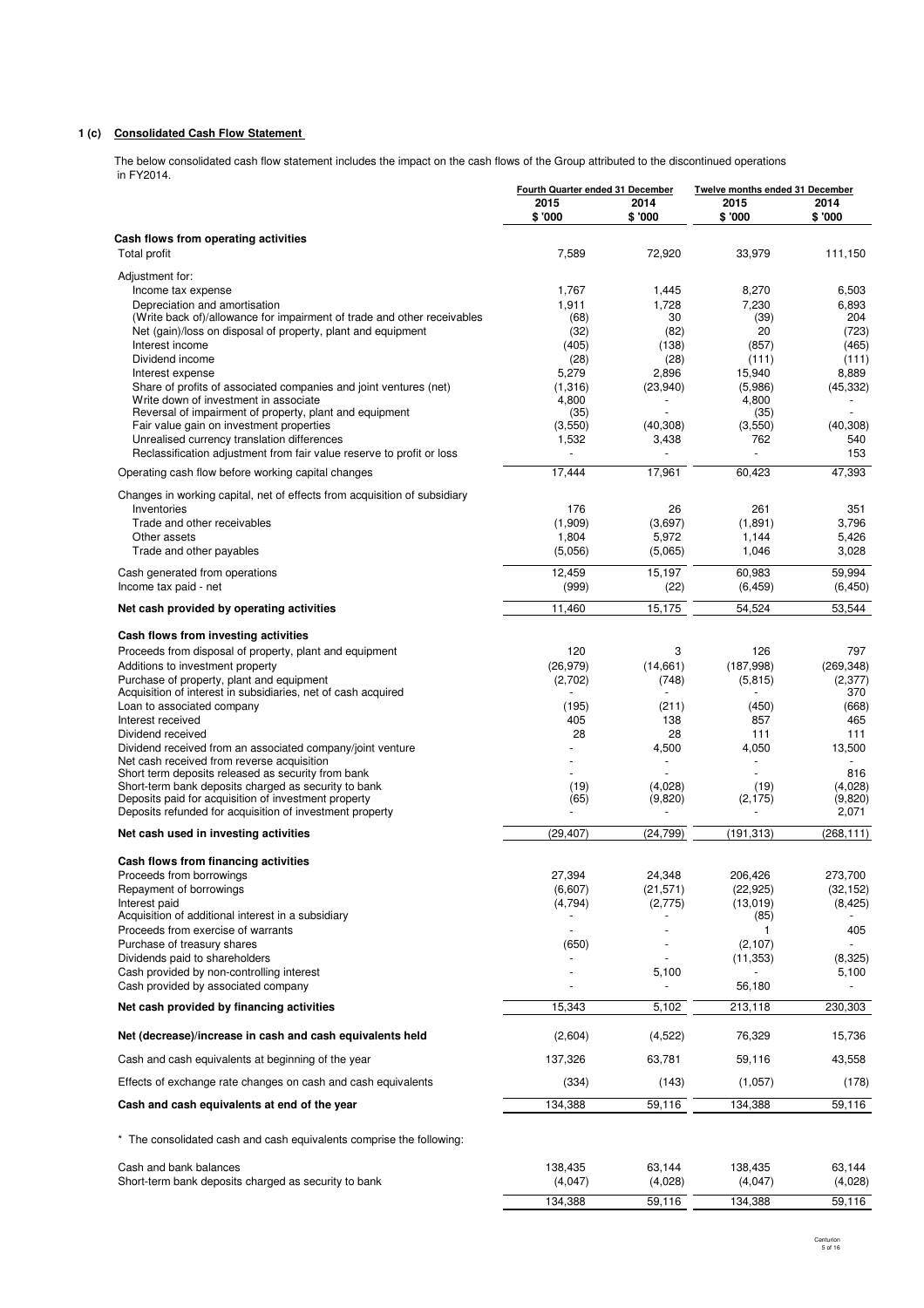### **1(d)(i) Statement of Changes in Equity**

As at 31 Dec 2015 vs 31 Dec 2014

|                                                                                                    | Attributable to equity holders of the Company |                                   |                                            |                             |                                      |                         |                                                    |                           |
|----------------------------------------------------------------------------------------------------|-----------------------------------------------|-----------------------------------|--------------------------------------------|-----------------------------|--------------------------------------|-------------------------|----------------------------------------------------|---------------------------|
| <b>GROUP</b><br>2015                                                                               |                                               | <b>Share</b><br>Capital<br>\$'000 | <b>Treasury</b><br><b>Shares</b><br>\$'000 | Other<br>Reserves<br>\$'000 | Retained<br><b>Profits</b><br>\$'000 | <b>Equity</b><br>\$'000 | <b>Total Non-controlling</b><br>Interest<br>\$'000 | Total<br>Equity<br>\$'000 |
| Balance as at 1 Jan 2015                                                                           |                                               | 89,836                            |                                            | 6,763                       | 294,031                              | 390,630                 | 930                                                | 391,560                   |
| Dividends relating to FY2014 paid                                                                  |                                               |                                   |                                            |                             | (7, 569)                             | (7, 569)                |                                                    | (7, 569)                  |
| Dividends relating to FY2015 paid                                                                  |                                               |                                   |                                            |                             | (3,784)                              | (3,784)                 |                                                    | (3,784)                   |
| Adjustment on acquisition of additional<br>shares in a subsidiary from non-controlling<br>interest |                                               |                                   |                                            |                             | (85)                                 | (85)                    |                                                    | (85)                      |
| Issuance of shares pursuant to warrants<br>exercised                                               |                                               |                                   |                                            |                             |                                      |                         |                                                    |                           |
| Purchase of treasury shares                                                                        |                                               |                                   | (2,107)                                    |                             |                                      | (2, 107)                |                                                    | (2, 107)                  |
| Profit/(loss) for the year                                                                         |                                               |                                   |                                            |                             | 34,129                               | 34,129                  | (150)                                              | 33,979                    |
| Other comprehensive loss for the year                                                              |                                               |                                   |                                            | (9,099)                     |                                      | (9,099)                 |                                                    | (9,099)                   |
| Balance as at 31 Dec 2015                                                                          |                                               | 89,837                            | (2, 107)                                   | (2, 336)                    | 316,722                              | 402,116                 | 780                                                | 402,896                   |

| <b>GROUP</b><br>2014                                 | <b>Share</b><br>Capital<br>\$'000 | Treasury<br><b>Shares</b><br>\$'000 | Other<br><b>Reserves</b><br>\$'000 | Retained<br><b>Profits</b><br>\$'000 | <b>Equity</b><br>\$'000 | <b>Total Non-controlling</b><br><b>Interest</b><br>\$'000 | Total<br><b>Equity</b><br>\$'000 |
|------------------------------------------------------|-----------------------------------|-------------------------------------|------------------------------------|--------------------------------------|-------------------------|-----------------------------------------------------------|----------------------------------|
| Balance as at 1 Jan 2014                             | 89,431                            |                                     | 12,334                             | 191,156                              | 292,921                 | ä,                                                        | 292,921                          |
| Dividends relating to FY2013 paid                    |                                   |                                     |                                    | (4,541)                              | (4, 541)                |                                                           | (4,541)                          |
| Dividends relating to FY2014 paid                    |                                   |                                     |                                    | (3,784)                              | (3,784)                 |                                                           | (3,784)                          |
| Non-controlling interest's share<br>in a subsidiary  |                                   |                                     |                                    |                                      |                         | 980                                                       | 980                              |
| Issuance of shares pursuant to warrants<br>exercised | 405                               |                                     |                                    | ٠                                    | 405                     |                                                           | 405                              |
| Profit/(loss) for the year                           | $\overline{\phantom{a}}$          |                                     |                                    | 111,200                              | 111,200                 | (50)                                                      | 111,150                          |
| Other comprehensive loss for the year                |                                   |                                     | (5,571)                            | ٠                                    | (5,571)                 | ٠                                                         | (5,571)                          |
| Balance as at 31 Dec 2014                            | 89,836                            |                                     | 6,763                              | 294,031                              | 390,630                 | 930                                                       | 391,560                          |

| <b>COMPANY</b><br>2015                               | Share<br>Capital<br>\$'000 | <b>Treasurv</b><br><b>Shares</b><br>\$'000 | Other<br>Reserves<br>\$'000 | <b>Retained</b><br><b>Profits</b><br>\$'000 | Total<br>\$'000 |
|------------------------------------------------------|----------------------------|--------------------------------------------|-----------------------------|---------------------------------------------|-----------------|
| Balance as at 1 Jan 2015                             | 201,147                    |                                            | 302                         | 16,916                                      | 218,365         |
| Dividends relating to FY2014 paid                    |                            |                                            | ٠                           | (7, 569)                                    | (7, 569)        |
| Dividends relating to FY2015 paid                    |                            |                                            |                             | (3,784)                                     | (3,784)         |
| Issuance of shares pursuant to warrants<br>exercised |                            | ٠                                          | ۰                           |                                             |                 |
| Purchase of treasury shares                          |                            | (2, 107)                                   | ٠                           |                                             | (2, 107)        |
| Profit for the year                                  |                            |                                            |                             | 6,639                                       | 6,639           |
| Other comprehensive loss for the year                |                            |                                            | (118)                       |                                             | (118)           |
| Balance as at 31 Dec 2015                            | 201,148                    | (2,107)                                    | 184                         | 12,202                                      | 211,427         |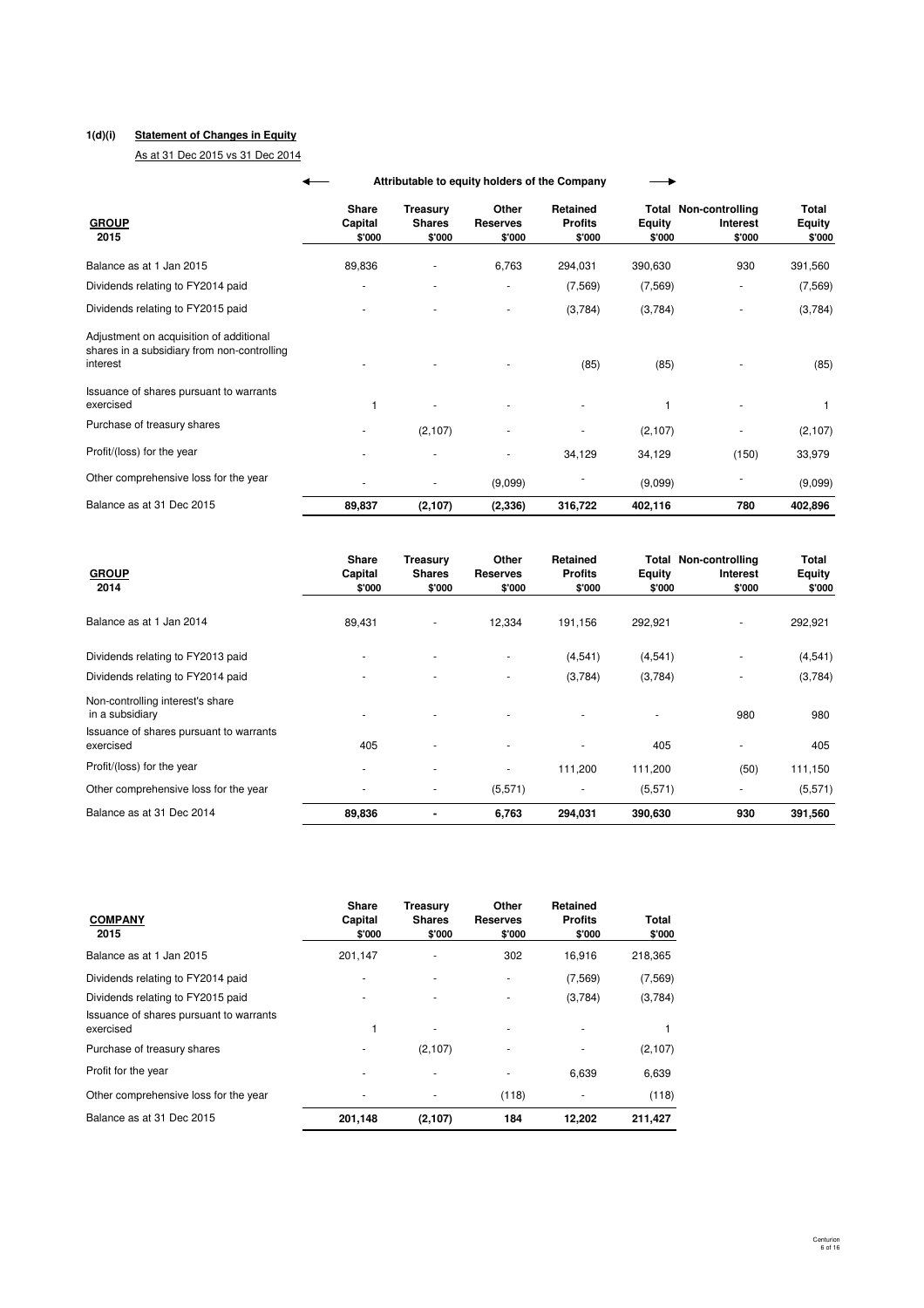| <b>COMPANY</b><br>2014                               | Share<br>Capital<br>\$'000 | Treasury<br><b>Shares</b><br>\$'000 | Other<br><b>Reserves</b><br>\$'000 | Retained<br><b>Profits</b><br>\$'000 | Total<br>\$'000 |
|------------------------------------------------------|----------------------------|-------------------------------------|------------------------------------|--------------------------------------|-----------------|
| Balance as at 1 Jan 2014                             | 200.742                    | ۰                                   | 509                                | 9,863                                | 211.114         |
| Dividends relating to FY2013 paid                    |                            |                                     | $\overline{\phantom{a}}$           | (4, 541)                             | (4,541)         |
| Dividends relating to FY2014 paid                    |                            | ٠                                   | ٠                                  | (3,784)                              | (3,784)         |
| Issuance of shares pursuant to warrants<br>exercised | 405                        | ٠                                   | $\overline{\phantom{a}}$           | ۰                                    | 405             |
| Profit for the year                                  |                            |                                     | $\overline{\phantom{a}}$           | 15.378                               | 15.378          |
| Other comprehensive loss for the year                |                            |                                     | (207)                              |                                      | (207)           |
| Balance as at 31 Dec 2014                            | 201,147                    |                                     | 302                                | 16.916                               | 218.365         |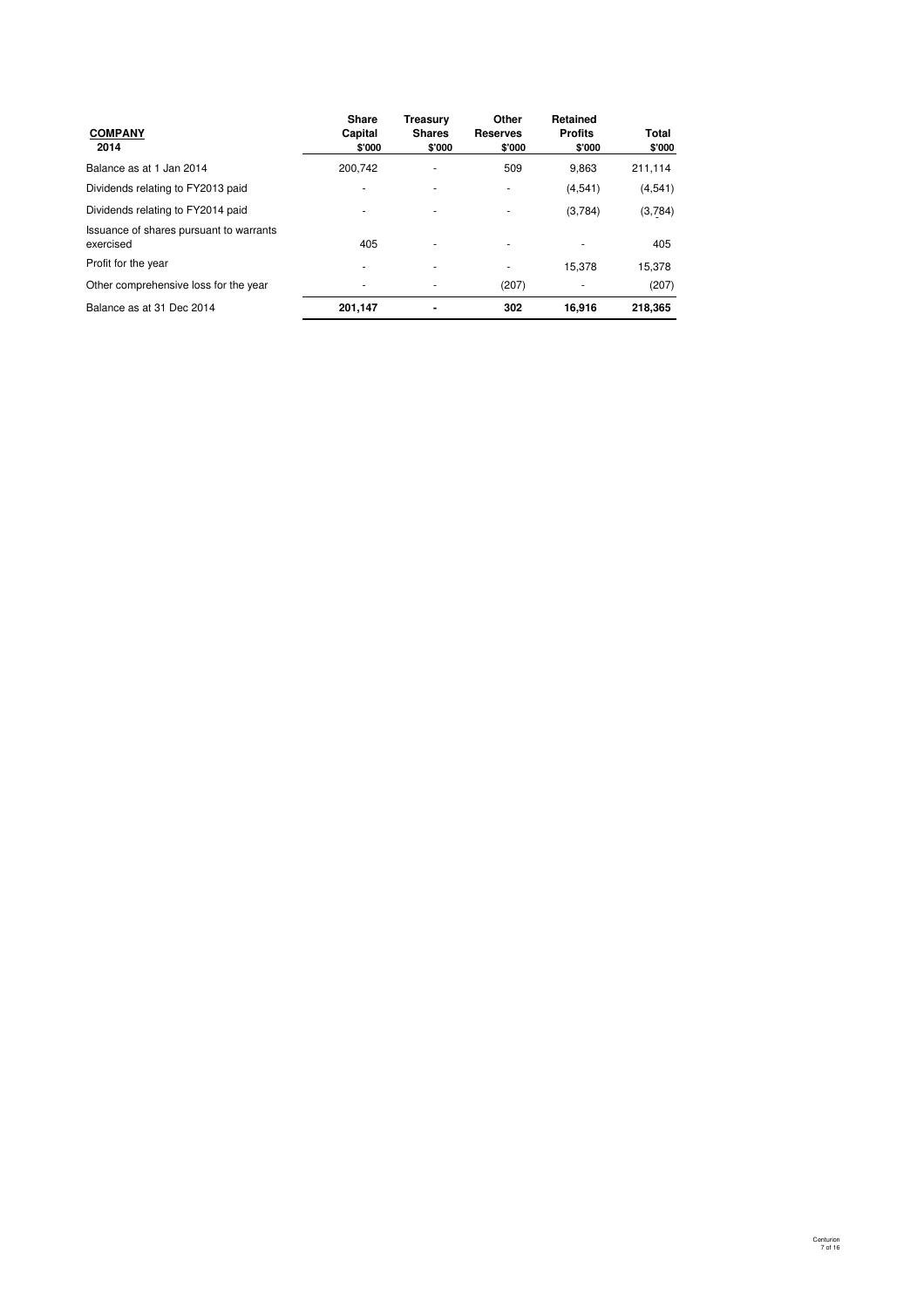**1(d)(ii) Details of any changes in the company's share capital arising from rights issue, bonus issue, share buy-backs, exercise of share options or warrants, conversion of other issues of equity securities, issue of shares for cash or as consideration for acquisition or for any other purpose since the end of the previous period reported on. State also the number of shares that may be issued on conversion of all the outstanding convertibles, as well as the number of shares held as treasury shares, if any, against the total number of issued shares excluding treasury shares of the issuer, as at the end of the current financial period reported on and as at the end of the corresponding period of the immediately preceding financial year.**

|                                                        | Company                                            |         |  |
|--------------------------------------------------------|----------------------------------------------------|---------|--|
|                                                        | No. of shares<br>Share capital<br>\$'000<br>issued |         |  |
| Issued and fully paid:                                 |                                                    |         |  |
| As at 1 Jan 2015                                       | 756,872,238                                        | 201,147 |  |
| Issue of new shares pursuant to the warrants exercised | 1.100                                              |         |  |
| As at 31 December 2015                                 | 756,873,338                                        | 201,148 |  |

**1(d)(iii) To show the total number of issued shares excluding treasury shares as at the end of the current financial period and as at the end of the immediately preceding year.**

|                                                         | Company     |             |  |
|---------------------------------------------------------|-------------|-------------|--|
|                                                         | 31 Dec 15   | 31 Dec 14   |  |
| Total number of issued shares excluding treasury shares | 751.801.938 | 756.872.238 |  |

**1(d)(iv) A statement showing all sales, transfers, disposal, cancellation and/or use of treasury shares as at the end of the current financial period reported on.**

|                                         | Company                  |                                        |  |  |
|-----------------------------------------|--------------------------|----------------------------------------|--|--|
|                                         | No. of shares            |                                        |  |  |
|                                         |                          | <b>Twelve months ended 31 December</b> |  |  |
|                                         | 2015                     | 2014                                   |  |  |
| Beginning of financial period           | $\overline{\phantom{a}}$ | -                                      |  |  |
| Purchase of treasury shares             | 5,071,400                | -                                      |  |  |
| Cancellation of shares held in treasury | -                        | $\overline{\phantom{a}}$               |  |  |
| As at 31 December 2015                  | 5,071,400                | -                                      |  |  |

**2 Whether the figures have been audited, or reviewed and in accordance with which auditing standard or practice.**

The figures have not been audited or reviewed by the Company's auditors.

**3 Where the figures have been audited or reviewed, the auditors' report (including any qualifications or emphasis of matter).**

Not applicable.

**4 Whether the same accounting policies and methods of computation as in the issuer's most recently audited annual financial statements have been applied.**

The financial information has been prepared in accordance with the same accounting policies and methods of computation adopted in the audited financial statements of the previous financial year, except where new or amended Financial Reporting Standards ("FRS") and Interpretations to FRS ("INT FRS") became effective from this financial year.

The adoption of these new or amended FRS and INT FRS did not result in substantial changes to the Group's and Company's accounting policies and had no material effect on the amounts reported for the current or prior financial periods.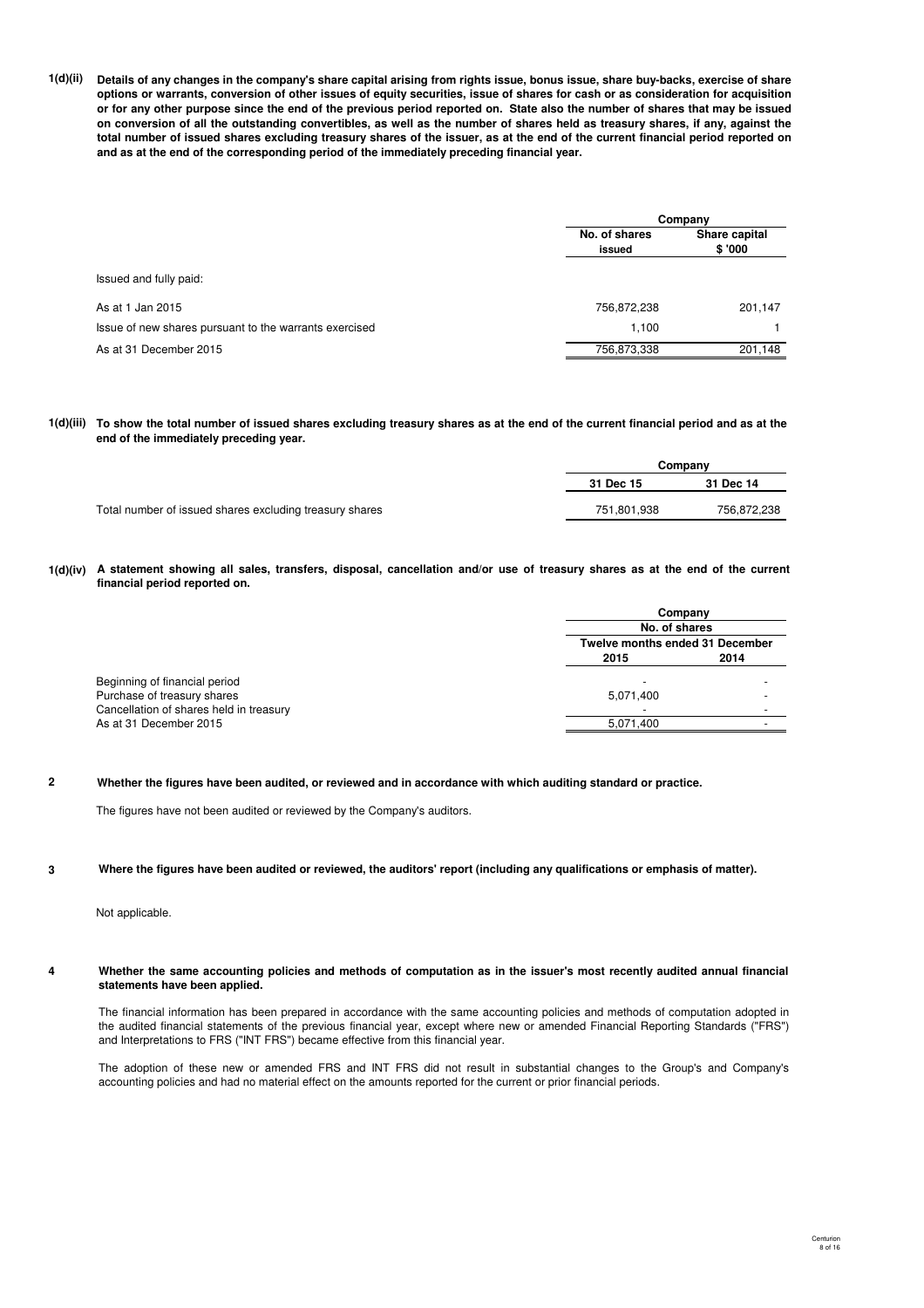#### **5 If there are any changes in the accounting policies and methods of computation, including any required by an accounting standard, what has changed, as well as the reasons for, and the effect of, the change.**

There are no significant changes in the Group's accounting policies and methods of computation nor any significant impact on the financial statements.

#### **6 Earnings per ordinary share of the group for the current financial period reported on and the corresponding period of the immediately preceding financial year, after deducting any provision for preference dividends.**

|     |                                                                 | Group                                   |            |                                        |             |  |
|-----|-----------------------------------------------------------------|-----------------------------------------|------------|----------------------------------------|-------------|--|
|     |                                                                 | <b>Fourth Quarter ended 31 December</b> |            | <b>Twelve months ended 31 December</b> |             |  |
|     |                                                                 | 2015                                    | 2014       | 2015                                   | 2014        |  |
| (a) | Based on weighted average number of ordinary<br>shares on issue | $0.99$ cents                            | 9.64 cents | 4.52 cents                             | 14.70 cents |  |
| (b) | On a fully diluted basis                                        | 0.99 cents                              | 9.46 cents | 4.52 cents                             | 14.42 cents |  |

### Note:

The earnings per share is calculated based on weighted average number of ordinary shares in issue of 755,635,482 for Q4 and 755,636,502 for FY2015 (Q4 2014 and FY2014: 756,589,973) ordinary shares.

The weighted average number of shares used for the calculation of EPS based on fully diluted basis is 755,635,482 for Q4 and 755,636,502 for FY 2015 (Q4 2014 : 771,066,199 and FY2014: 771,120,831 ).

**7**

**Net asset value (for the issuer and group) per ordinary share based on the total number of issued shares excluding treasury shares of the issuer at the end of the:**

 **Company** 

 **(a) current period reported on; and (b) immediately preceding financial year.**

**31 Dec 15 31 Dec 14 31 Dec 15 31 Dec 14 Group** 

| Net asset value per ordinary share based on       |             |             |             |             |
|---------------------------------------------------|-------------|-------------|-------------|-------------|
| existing issued share capital (excluding treasury |             |             |             |             |
| shares) as at the end of the period reported on   | 53.49 cents | 51.61 cents | 28.12 cents | 28.85 cents |

#### Note

The Group and Company net asset value per ordinary share is calculated based on the existing issued share capital excluding treasury shares of 751,801,938 (2014: 756,872,238) ordinary shares.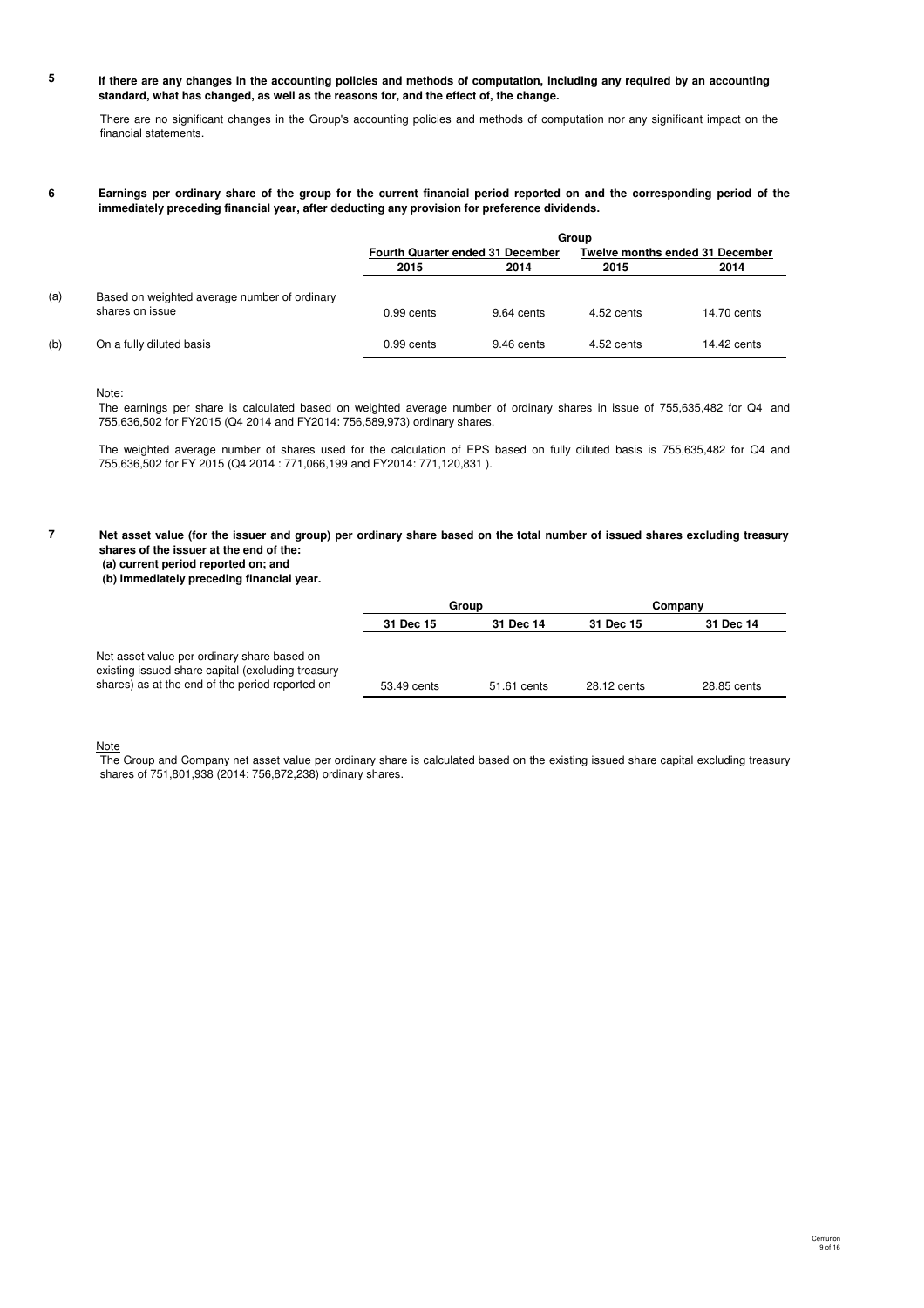#### **8 Group Performance Review**

**A review of the performance of the group, to the extent necessary for a reasonable understanding of the group's business. It must include a discussion of the following:**

**(a) any significant factors that affected the turnover, costs, and earnings of the group for the current financial period reported on, including (where applicable) seasonal or cyclical factors; and**

**(b) any material factors that affected the cash flow, working capital, assets or liabilities of the group during the current financial period reported on.**

#### **(a)(i) Fourth quarter review – Q4 FY2015 vs Q4 FY2014**

The Group recorded a revenue of S\$28.3 million in 4Q 2015, an increase of 8% or S\$2.2 million from the previous corresponding period in 4Q 2014. Its accommodation business registered a quarter-on-quarter revenue growth of 13% or S\$3.2 million from S\$24.1 million in 4Q 2014 to S\$27.3 million in 4Q 2015.

This positive growth in revenue from the accommodation business stemmed largely from Westlite Woodlands workers accommodation obtaining its temporary occupation permit ("TOP") in July 2015 as well as higher rental rate and occupancy in its existing workers accommodation portfolio.

The revenue gain from the accommodation business was slightly offset by the drop in revenue of approximately S\$1.0 million from the optical disc business due to continued reduced market demand for physical optical disc storage media.

The Group's gross profit in 4Q 2015 increased by 4% from S\$17.3 million to S\$18.0 million primarily due to the higher turnover. Gross profit margin, however, declined 2% quarter-on-quarter from 66% in 4Q 2014 to 64% in 4Q 2015 due to the fixed operating cost of Westlite Woodlands and CSL Selegie student accommodation which started operations in July and September 2015 respectively. Both accommodation assets are still in the midst of ramping up their occupancy.

Administrative expenses in 4Q 2015 increased S\$3.9 million as it included a reassessment of S\$4.8 million (FY2014: S\$Nil) on the carrying value of the investment in an associated company, Lian Beng-Centurion (Mandai) Pte Ltd. The reassessment was made with reference to the Group's share of net assets, which included the joint venture's investment properties that are measured at their fair value. The increase was mainly offset by the absence of the one-off legal and professional costs incurred in 4Q 2014 of S\$0.7 million for the setting up of the student accommodation business in the UK.

Finance costs increased by S\$2.4 million, mainly due to the financing cost for Westlite Woodlands which received its temporary occupation permit in July 2015. Additional interest costs were also incurred for the S\$65 million Multicurrency Medium Term Note ("MTN") issued in July 2015.

The share of operational gains from associated companies and joint venture in 4Q 2015 included a fair value loss S\$0.4 million from an investment property in Malaysia as compared to a fair valuation gain of S\$22.5 million from investment properties in 4Q 2104. Excluding fair valuation adjustments, the Group's share of operational profits was S\$1.7 million, an increase of S\$0.2 million from the corresponding quarter last year.

The Group's investment properties comprising workers and student accommodation were fair valued as at 31 December 2015, resulting in a fair valuation gain of S\$3.6 million recognised in Q4 2015 as compared to a S\$40.3 million fair valuation gain in Q4 2014.

Accordingly, the Group's net profit after tax for 4Q 2015 was S\$7.6 million, as compared S\$72.9 million for 4Q 2014. This was mainly due to the absence of similar level of fair valuation gains last year.

Excluding the net fair valuation gains of S\$3.2 million from the investment properties of the Group and associated companies and the investment reassessment of S\$4.8 million, the Group's net profit after tax from its core business operations for 4Q 2015 was S\$9.2 million (4Q 2014: S\$10.1 million). The reduction of approximately S\$0.9 million was mainly due to the higher financing cost which arose from additional bank loans and the new MTN issue to fund the expansion of the Group's accommodation business.

Majority of the profits were contributed by the Group's accommodation business. The Group's optical disc business breakeven for 4Q 2015. This included the cost of S\$0.3 million in ceasing its Indonesian optical disc manufacturing operations.

#### **(a)(ii) 12 months 2015 review – 12M FY2015 vs 12M FY2014**

The Group registered an increase of 24% in revenue from S\$84.4 million in FY2014 to S\$104.5 million in FY2015. The Group's accommodation business achieved a 30% growth or S\$23.0 million increase in revenue compared to last year due to the continued expansion of the Group's accommodation business. The Group's optical disc business, however, experienced a decrease in revenue by 37% or S\$2.9 million, due to continued weak demand from its customers for physical optical disc media and the scaling down of the Group's Indonesian plant starting September 2015, which eventually ceased manufacturing operations on 31 December 2015.

Gross profit for the Group in FY2015 improved by S\$13.0 million, which was an increase of 23% compared to FY2014, on the back of revenue growth from the expansion of the accommodation business.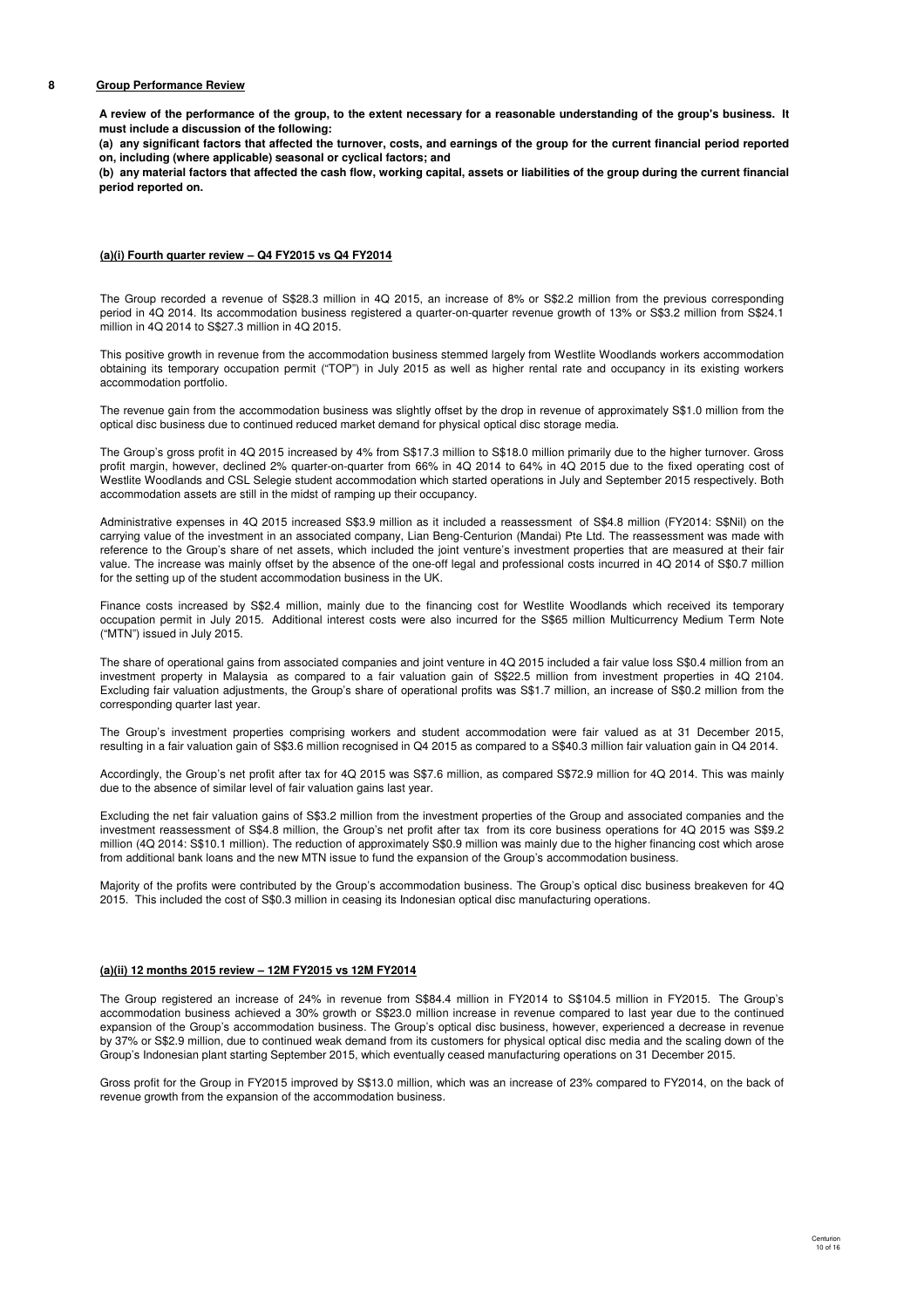Administrative expenses rose by S\$5.7 million mainly due to the reassessment of investment in an associated company , Lian Beng-Centurion (Mandai) Pte Ltd by S\$4.8 million. The remaining increase was attributed to the Group's expansion into the UK student accommodation business as well as professional fees and expenses incurred in the evaluation of the proposed establishment of a Workers Accommodation Real Estate Investment Trust earlier this year.

Finance costs, which increased by S\$7.1 million, were mainly due to the additional interest costs incurred for the financing of the expanded accommodation businesses as well as the bank facility fee incurred in financing the development of ASPRI-Westlite Papan.

Share of the results of associated companies and joint venture fell by S\$39.3 million in FY2015. In FY2014, the Group recorded a oneoff gain of S\$17.3 million from the sale of industrial factory units at M-Space as well as fair value gains of S\$22.5 million. Excluding this one-off gain, the Group's share of operational profits derived from Westlite Mandai's workers accommodation operations increased by S\$0.8 million from S\$5.5 million in FY2014 to S\$6.3 million in FY2015 due to an increase in occupancy and rental rates.

The Group's investment properties comprising workers and student accommodation were fair valued as at 31 December 2015, resulting in a fair valuation gain of S\$3.6 million recorded in FY 2105 as compared to a S\$40.3 million fair valuation gain in FY 2015.

Accordingly, with the absence of one-off gains in the sale of industrial factory units and the similar level of fair valuation gains from investment properties in FY2015, the net profit for FY2015 decreased 69% from S\$111.2 million to S\$34.0 million. Excluding the oneoff gain on sales of factory units, fair value gains and the reassessment of investment in an associated company, the net profit after tax derived from the Group's core business operations recorded a growth of 14% or S\$4.5 million, from S\$31.1 million to S\$35.6 million in FY2015. The Group's accommodation business contributed substantially to the net profit, and the optical disc business contributed a net profit of S\$0.4m and cash flow of S\$0.6m to the Group in FY2015.

#### **(b)(i) Review of Group Balance Sheet**

#### **Assets**

Cash and cash equivalents increased by S\$75.3 million largely due to the issue of the S\$65 million MTN in July 2015 as well as net cash generated from operations.

Other current assets decreased by S\$9.8 million mainly due to the deposit of S\$9.8 million for the development of ASPRI-Westlite Papan, which was transferred and recorded as investment properties.

Investment properties increased by S\$207.0 million, mainly due to the acquisitions and development of accommodation projects in Singapore, Malaysia, Australia and the United Kingdom as well as S\$3.6 million net fair value gains for the year.

### **Liabilities**

Trade and other payables increased by S\$16.3 million mainly due to payables arising from the development of ASPRI-Westlite Papan.

The Group was in a net current liabilities position of S\$50 million due to the reclassification of the MTN of S\$100 million, which is maturing in October 2016, from long term borrowings to current liabilities. The Group currently has sufficient cash resources and banking facilities (both in aggregate of approximately S\$213 million) available to meet the financing needs of the maturing MTN and its current liabilities.

Borrowings increased by S\$238.8 million largely due to bank loans obtained in FY2015 to finance the development of the Group's workers accommodation projects as well as the issuance of S\$65 million MTN in 3Q 2015. Accordingly, the Group's net gearing ratio as at 31 December 2015 increased from 45% to 50%.

The Group's operational workers and student accommodation assets continued to generate stable and strong operating cash flow of S\$60.4 million, a 27% increase from S\$47.4 million in FY2014. Despite the higher gearing ratio, the 4 times interest cover continues to be adequate and is within the Group's interest cover threshold.

The Group's development and acquired operating assets are primarily funded through long term bank debt with a maturity profile averaging 12 years. With active debt and capital management policies in place, the Group continues to generate a net operating cash flow surplus of S\$18.0 million (after deducting income tax paid, interest and loan principal repayments) for FY2015.

The Group's balance sheet remains healthy and robust with S\$138.4 million cash and cash equivalents. Given the strong and stable operating cashflow, the Group has adequate debt headroom for further growth and expansion. To ensure sustainable growth in the long run, the Group will carefully balance between acquiring operating assets which will contribute to the current income and investing in development projects for future growth.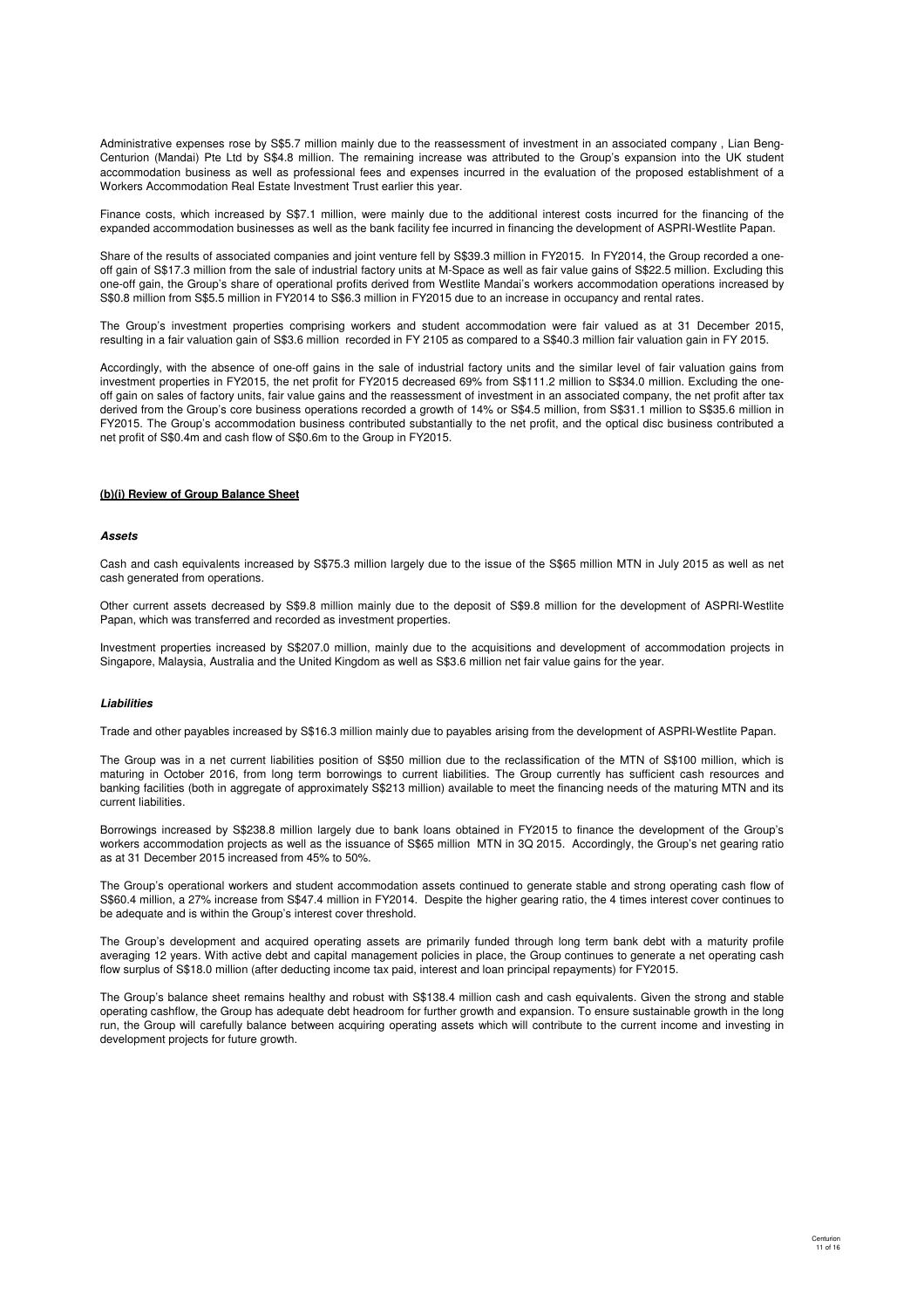#### **(b)(ii) Review of Company Balance Sheet**

Cash and cash equivalent increased by S\$65.4 million mainly due to the issuance of the S\$65 million MTN. Borrowings increased by S\$66.6 million due to the newly issued MTN as well as the accrued interest in association with the notes.

#### **(b)(iii) Review of Cash Flow Statement**

During FY2015, net cash provided by operating activities was S\$54.5 million where the Group generated a positive operating cash flow before working capital of S\$60.4 million. This was an increase of S\$13.0 million as compared to S\$47.4 million in FY2014 due to continued business growth.

Net cash of S\$191.3 million was used for the acquisition and development of the Group accommodation assets, in particular for ASPRI-Westlite Papan and Westlite Woodlands.

Net cash of provided by financing activities of S\$213.1 million was mainly due to new bank loans, new MTN issued and cash provided by associated company to finance acquisitions and project developments in particular those in Singapore. This financing proceeds was offset by the regular principal and interest paid and dividends paid to shareholders during the year.

As a result of the above activities, the Group recorded a total net increase in cash and cash equivalents of S\$76.3 million.

**9 Where a forecast, or a prospect statement has been previously disclosed to shareholders, any variance between it and the actual results.**

Not applicable

**10**

**A commentary at the date of the announcement of the significant trends and competitive conditions of the industry in which the group operates and any known factors or events that may affect the group in the next reporting period and the next 12 months.**

#### **(i) Accommodation Business**

The Group's expansion into the student accommodation business in 2014 was part of its diversification strategy to widen its revenue stream across more countries and industries. The Group will continue to evaluate asset enhancement opportunities to enhance the value of its existing assets and selectively explore opportunities for strategic expansion in existing and new markets, while strengthening its operational capability in both the workers and student accommodation business.

#### (a) Workers Accommodation

The Group expects the long-term demand for quality workers accommodation in Singapore to remain positive, in view of the Singapore government's vision to provide foreign workers with appropriate accommodation and efforts to house them in purpose-built workers accommodation.

The Group continues to hold a strong leadership position in the workers accommodation industry. As at 31 December 2015, the Group had a total of 27,600 beds across four operating workers accommodation in Singapore. The Group's dormitories in Toh Guan, Mandai and Tuas continue to operate at close to full occupancy, while the fourth dormitory, Westlite Woodlands, has secured more than 50% occupancy since it opened in the third quarter of 2015. With the slowdown in the marine and oil and gas sectors, the occupancy for Westlite Woodlands is expected to take longer than the usual six to nine months to ramp up. The construction sector, however, continues to hold up.

Looking ahead, the anticipated softening of the Singapore economy, together with a new supply of approximately 57,000 purpose-built dormitory beds progressively entering the market this year, may add pressure on the industry's rental rates. However, this is mitigated by a number of short-term purpose-built dormitories with leases that are expiring in 2016 and may not be renewed by the government. Continued enforcement actions by the government, to ensure that foreign workers' living conditions and welfare are addressed by employers, will continue to shift demand towards purpose-built dormitories. Notwithstanding the mixed challenges in the industry, the overall occupancy rates for the Group's assets are expected to remain relatively healthy, given the competitive strengths of the Group's dormitories.

In Malaysia, the Group's bed capacity in Johor, Malaysia, has grown to 25,300 beds with the recent completion of Westlite Senai II in January 2016. Although the overall occupancy rates for the Group's Malaysian assets continue to be healthy, it has recently seen a softening of occupancy rates, mainly due to the slowdown in the manufacturing sector. Employers are also facing challenges in retaining and recruiting foreign workers because of the weaker ringgit while trying to manage cost. To overcome these challenges, companies in the manufacturing sector are currently looking to diversify their source of recruitment for foreign workers. To further diversify its business, the Group has also expanded beyond Johor to Penang which is another important hub for multi-national companies.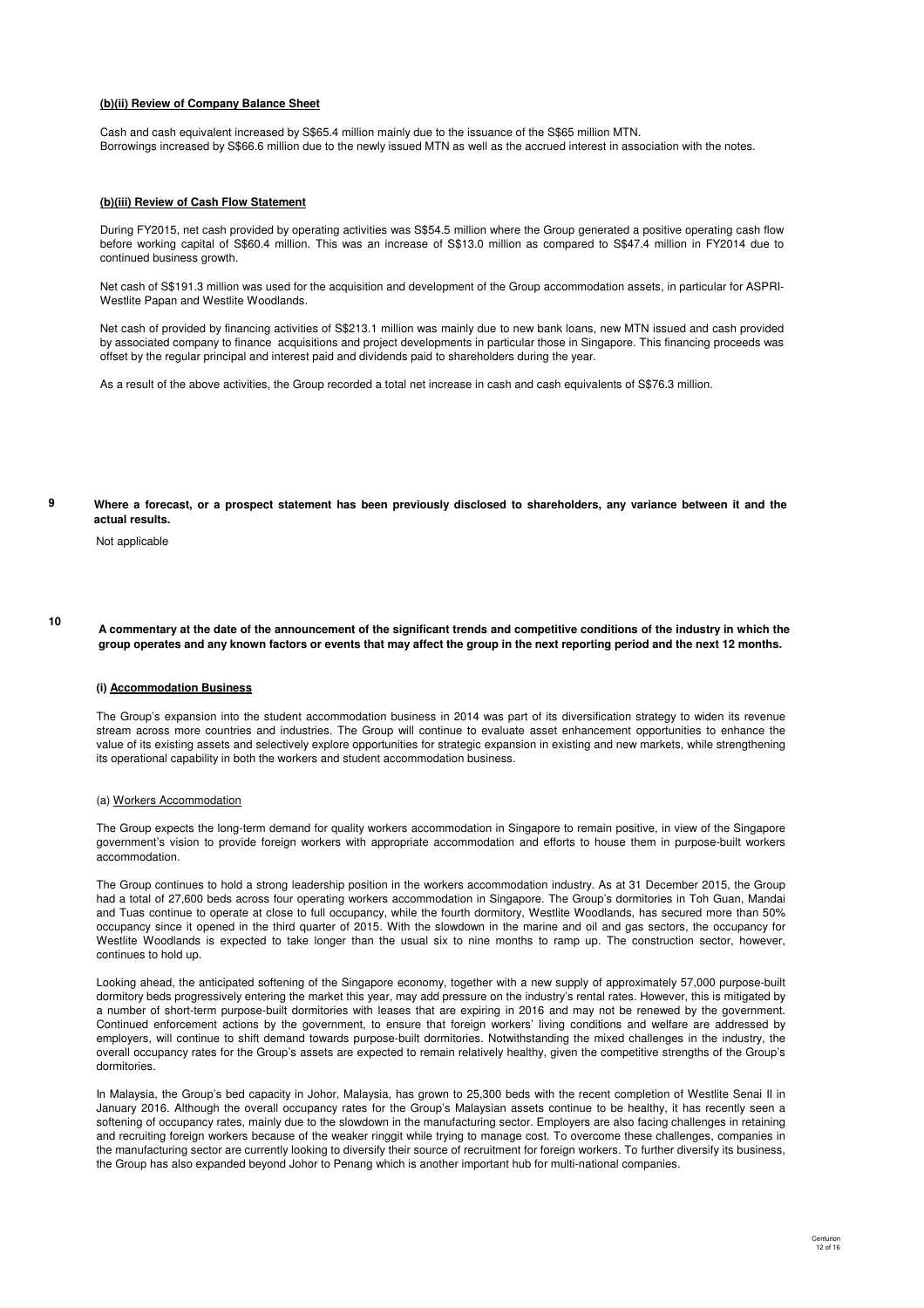The upcoming pipeline of 19,000 beds from the completion of Westlite Papan in Singapore in 2016, and Westlite Bukit Minyak and Westlite Juru in Penang Malaysia in 2017 and 2018 respectively, will provide the Group with continued earnings growth in the near future. As one of the largest purpose-built dormitory owner-operators in Singapore and Malaysia, the Group believes it is well-positioned to strengthen its operational performance and position in the market.

### (b) Students Accommodation

The Group's expansion into the student accommodation business has successfully broadened and diversified the Group's earnings base and performance. The student accommodation business in the United Kingdom ("UK") and Australia has strong potential for growth given the continued growth in higher education enrolments in these countries.

According to The Universities and Colleges Admissions Service ("UCAS"), the 2015 cycle was another record year for UK higher education. There was a 3.9% year-on-year increase to 532,300 students starting their studies in 2015, with growth in international recruitment, particularly from EU countries. This was the highest number of acceptances recorded in any cycle, for the third year running.

Meanwhile, in Australia, the Australian Government Department of Education and Training reported a 3.1% increase in the number of higher education student enrolments to reach 1.2 million students in the first half of 2015. The QS World Ranking for Best Student Cities 2015 has also placed Melbourne as the second best student city.

These industry trends bode well for the Group's student accommodation assets. In Australia, the 456-bed RMIT Village is expected to operate at close to full occupancy for the 2016 academic year. In the UK, the Group's portfolio of 1,901 beds across three student accommodation assets in Manchester and one asset in Liverpool is also expected to operate at close to full occupancy.

In Singapore, CSL Selegie has completed its second and final phase of refurbishment in October 2015. The accommodation is currently being marketed and is expected to achieve healthy occupancy in six to twelve months.

The overall outlook for the Group's student accommodation business remains strong, underpinned by the attractive location of its assets and strong demand for quality purpose-built student accommodation in the educational hubs of Australia and the UK.

### **(ii) Optical Disc Business**

After the cessation of the Group's optical disc manufacturing in Indonesia, the operations of optical disc business segment was further scaled down and contributions to the Group will not be significant. As planned, the Group will be focusing its effort in managing and expanding its Accommodation Business.

#### **11 Dividend**

.

#### **(a) Current Financial Period Reported On**

Any dividend declared for the current financial period reported on ?

| Name of Dividend:                    | Interim 1-tier tax exempt dividend | Final dividend              |
|--------------------------------------|------------------------------------|-----------------------------|
| Dividend Type:                       | Cash                               | Cash                        |
| Dividend Amount per Share (in cents) | 0.5 cent per ordinary share        | 1.0 cent per ordinary share |
| Tax Rate:                            | 1-tier tax exempt                  | 1-tier tax exempt           |

#### **(b) Corresponding Period of the Immediately Preceding Financial Year**

Any dividend declared for the corresponding period of the immediately preceding financial year ?

| Name of Dividend:                    | Special interim 1-tier tax exempt | Final dividend              |
|--------------------------------------|-----------------------------------|-----------------------------|
|                                      | dividend                          |                             |
| Dividend Type:                       | Cash                              | Cash                        |
| Dividend Amount per Share (in cents) | 0.5 cent per ordinary share       | 1.0 cent per ordinary share |
| Tax Rate:                            | 1-tier tax exempt                 | 1-tier tax exempt           |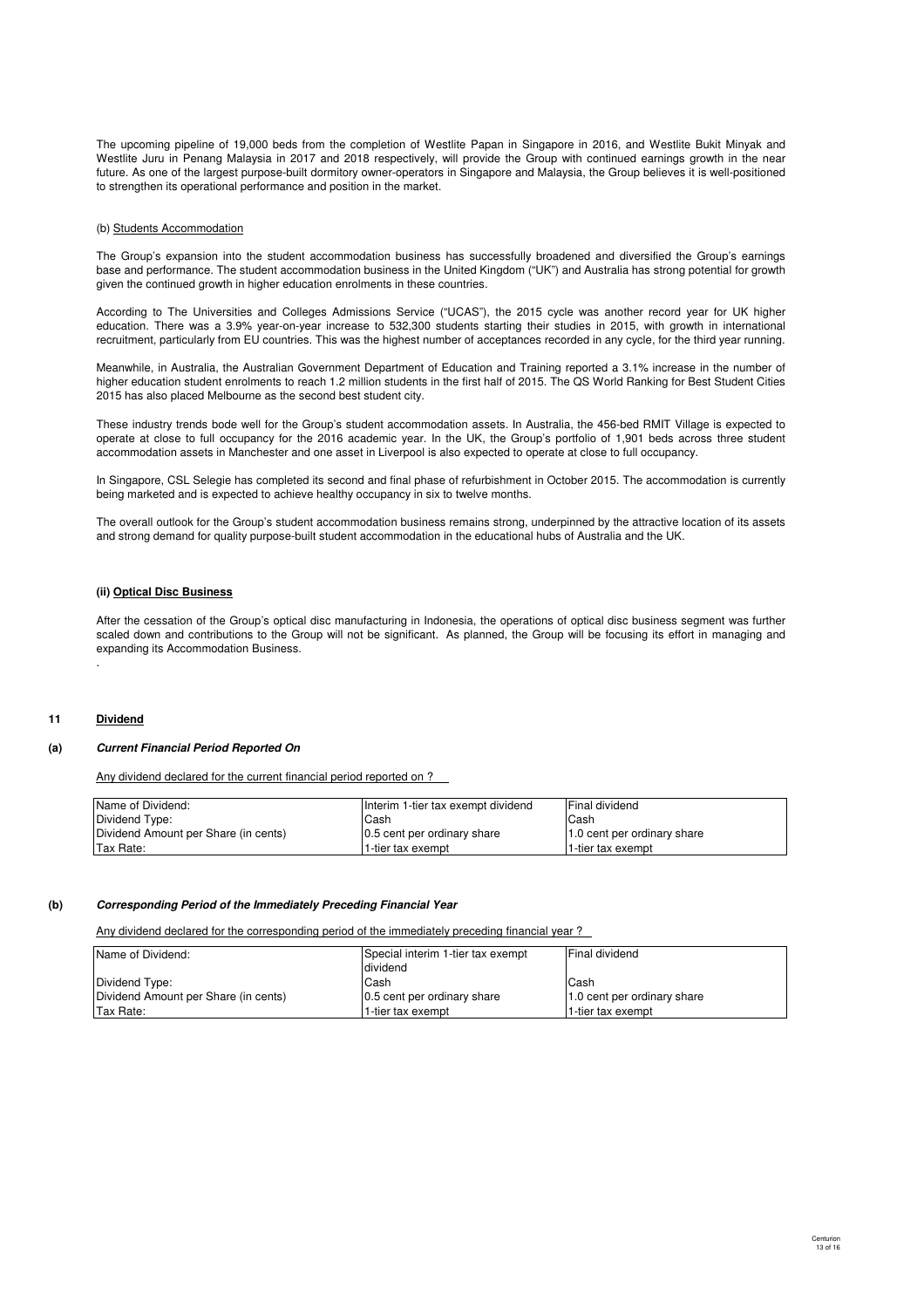### **(c) Date Payable**

The proposed final dividend, if approved at the Annual General Meeting to be held in April 2016, will be paid on 20 May 2016.

### **(d) Book Closure Date**

Notice is hereby given that the Share Transfer Books and the Register of Members of the Company will be closed on 6 May 2016 for the preparation of dividend warrants.

Duly completed registrable transfers received by the Company's Share Registrar, B.A.C.S. Private Limited at 8 Robinson Road #03-00, ASO Building, Singapore 048544, up to 5.00 p.m. on 5 May 2016 will be registered to determine shareholders' entitlements to the proposed final dividend.

Members whose Securities Accounts with The Central Depository (Pte) Limited are credited with the Company's ordinary shares at 5.00 p.m. on 5 May 2016 will be entitled to the proposed final dividend.

**12 If no dividend has been declared / recommended, a statement to that effect.**

Not applicable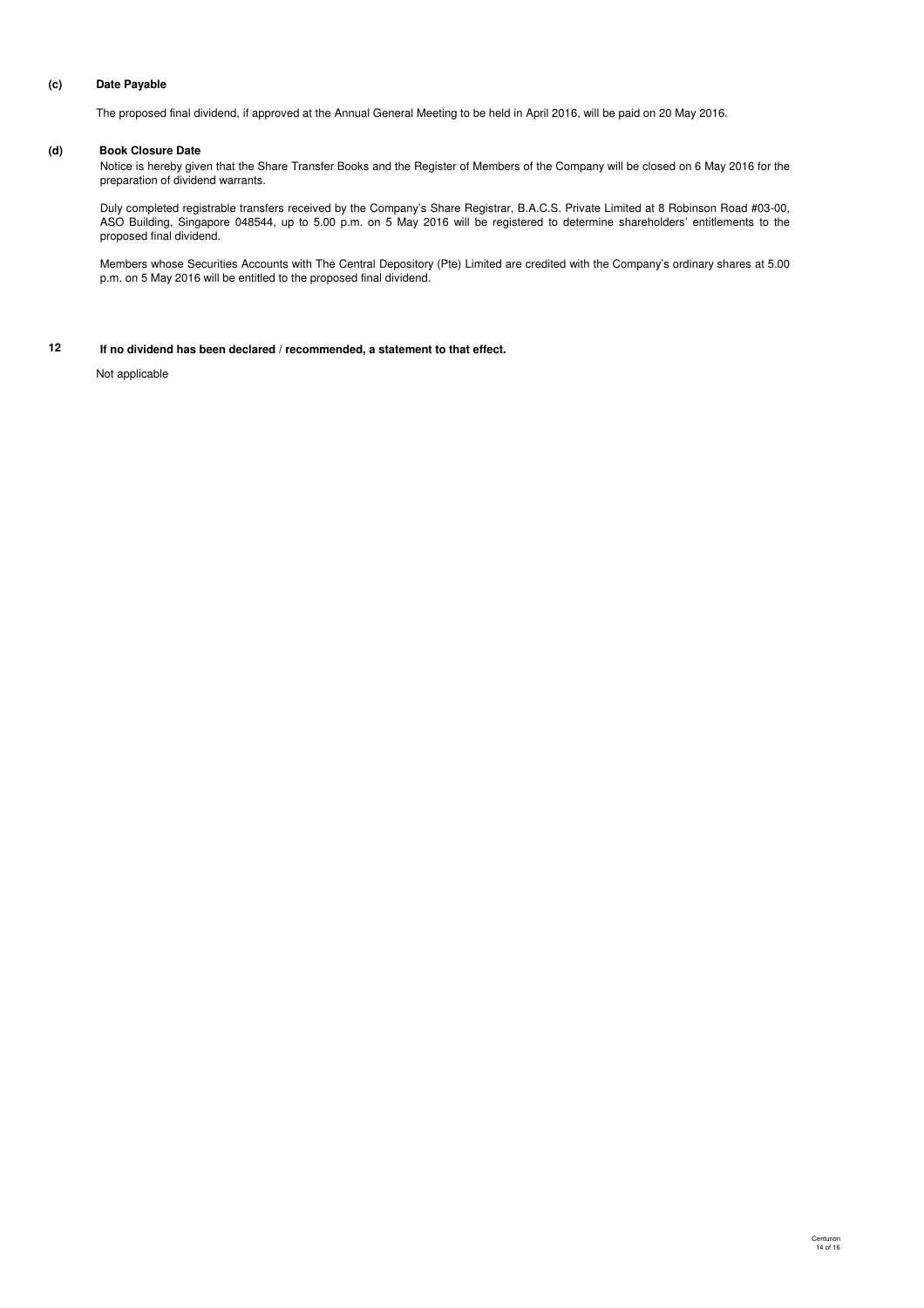### **PART II - ADDITIONAL INFORMATION REQUIRED FOR FULL YEAR ANNOUNCEMENT**

**13 Segmented revenue and results for business or geographical segments (of the group) in the form presented in the issuer's most recently audited annual financial statements, with comparative information for the immediately preceding year.**

### Primary reporting format - geographical segments by location of assets

| Year ended 31 December 2015                                                                                                                                                                                                             | Optical<br>\$'000          | Workers<br>Accomodation<br>\$'000           | Students<br>Accomodation<br>\$'000           | <b>Total</b><br>\$'000                                                |
|-----------------------------------------------------------------------------------------------------------------------------------------------------------------------------------------------------------------------------------------|----------------------------|---------------------------------------------|----------------------------------------------|-----------------------------------------------------------------------|
| Total segment sales<br>Inter-segment sales                                                                                                                                                                                              | 5,828<br>(762)             | 72,098                                      | 27,374                                       | 105,300<br>(762)                                                      |
| Sales to external parties                                                                                                                                                                                                               | 5,066                      | 72,098                                      | 27,374                                       | 104,538                                                               |
| Segment results<br>Finance expense<br>Interest income<br>Dividend income<br>Fair value (loss)/gain on investment properties                                                                                                             | 562<br>(16)                | 36,393<br>(8,634)<br>(2,657)                | 10,730<br>(7, 290)<br>6,207                  | 47,685<br>(15, 940)<br>857<br>111<br>3,550                            |
| Share of profit of associated companies and joint venture                                                                                                                                                                               | 37                         | 5,949                                       |                                              | 5,986                                                                 |
| Profit before tax<br>Income tax expense<br>Net profit                                                                                                                                                                                   |                            |                                             |                                              | 42,249<br>(8, 270)<br>33,979                                          |
| Segment assets<br>Short-term bank deposits<br>Available-for-sale, financial assets<br>Tax recoverable<br>Deferred income tax assets<br>Investments in associated companies<br>Consolidated total assets                                 | 8,987                      | 669,835                                     | 260,310                                      | 939,132<br>117,149<br>2,196<br>444<br>19<br>83,097<br>1,142,037       |
| Segment liabilities<br><b>Borrowings</b><br>Current income tax liabilities<br>Deferred income tax liabilities<br>Consolidated total liabilities                                                                                         | 2,302<br>164               | 45,183<br>461,484                           | 8,227<br>209,945                             | 55,712<br>671,593<br>9,454<br>2,382<br>739,141                        |
| Capital expenditure                                                                                                                                                                                                                     | 1                          | 208,241                                     | 10,567                                       | 218,809                                                               |
| Depreciation                                                                                                                                                                                                                            | 362                        | 1,607                                       | 321                                          | 2,290                                                                 |
| Amortisation                                                                                                                                                                                                                            | ä,                         | 4,940                                       | L.                                           | 4,940                                                                 |
| Year ended 31 December 2014<br>Total segment sales                                                                                                                                                                                      | Optical<br>\$'000<br>8,538 | Workers<br>Accomodation<br>\$'000<br>61,909 | Students<br>Accomodation<br>\$'000<br>14,551 | Total for<br>continuing<br>operations<br>\$'000<br>84,998             |
| Inter-segment sales                                                                                                                                                                                                                     | (555)                      |                                             |                                              | (555)<br>84,443                                                       |
| Sales to external parties<br>Segment results<br>Finance expense<br>Interest income<br>Dividend income                                                                                                                                   | 7,983<br>455<br>(4)        | 61,909<br>33,766<br>(4,046)                 | 14,551<br>6,287<br>(4,839)                   | 40,508<br>(8,889)<br>352<br>111                                       |
| Fair value gain/(loss) on investment properties<br>Share of profit of associated companies and joint venture<br>Profit before tax<br>Income tax expense<br>Net profit                                                                   | 48                         | 43,276<br>45,284                            | (2,968)                                      | 40,308<br>45,332<br>117,722<br>(6, 503)<br>111,219                    |
| Segment assets<br>Short-term bank deposits<br>Available-for-sale, financial assets<br>Tax recoverable<br>Deferred income tax assets<br>Investments in associated companies<br>Investments in joint venture<br>Consolidated total assets | 17,939                     | 488,576                                     | 244,822                                      | 751,337<br>34,227<br>2,314<br>307<br>60<br>1,371<br>84,417<br>874,033 |
| Segment liabilities<br>Borrowings<br>Current income tax liabilities<br>Deferred income tax liabilities<br>Consolidated total liabilities                                                                                                | 5,438<br>409               | 27,928<br>228,758                           | 6,682<br>202,293                             | 40,048<br>431,460<br>7,064<br>3,128<br>481,700                        |
| Capital expenditure                                                                                                                                                                                                                     | 9                          | 39,659                                      | 234,973                                      | 274,641                                                               |
| Depreciation                                                                                                                                                                                                                            | 433                        | 1,403                                       | 92                                           | 1,928                                                                 |
|                                                                                                                                                                                                                                         |                            |                                             |                                              |                                                                       |